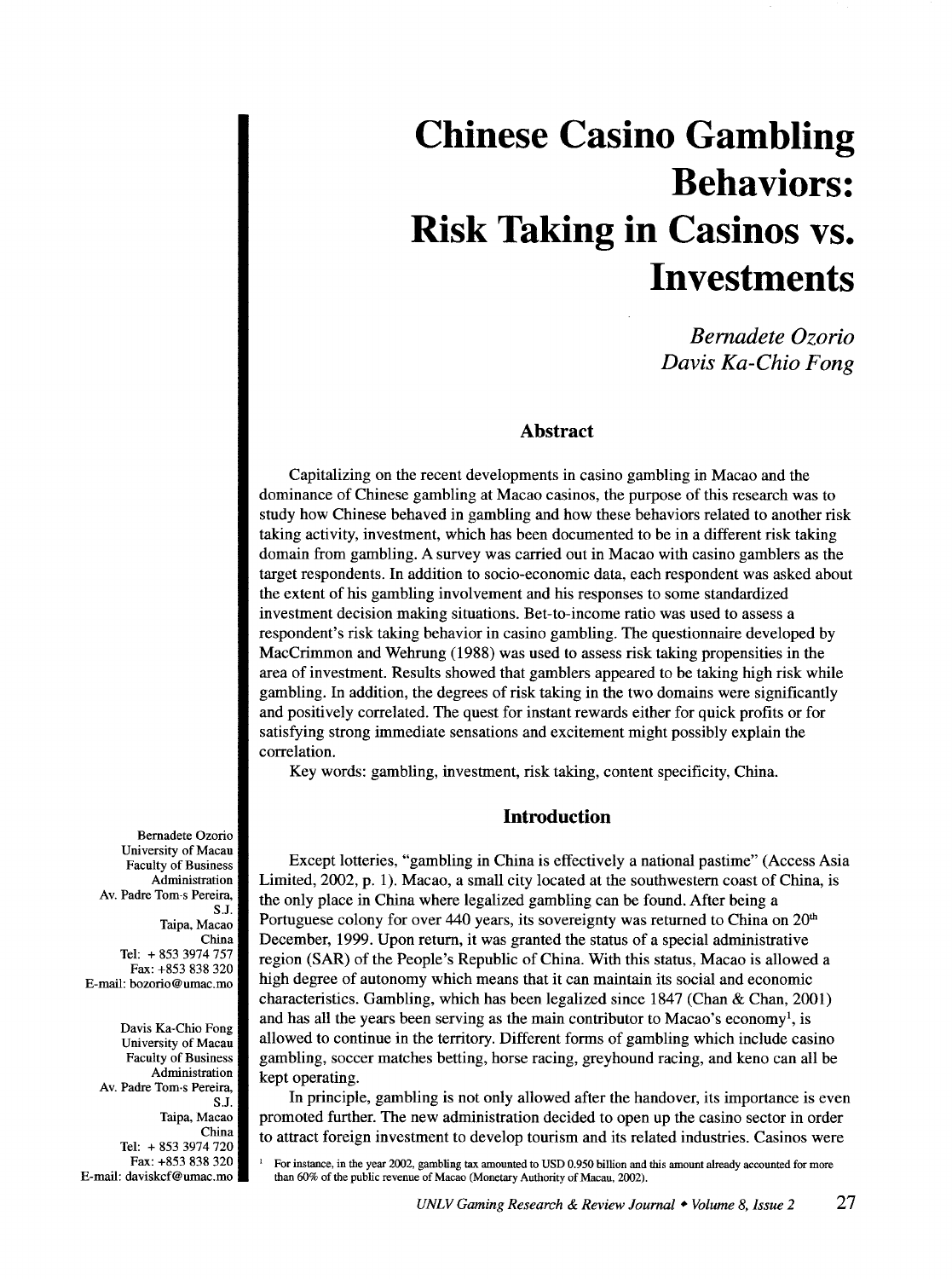chosen because they are by far the largest business among all forms of gaming. As shown in Table 1, the gross revenue of casinos in 2003 was 27.8 times that of horse racing, 56.1 times that of soccer matches and 376.5 times that of greyhound racing.

## Table 1 Gross Revenue from Different Gaming Activities in 2003

| <b>Form of Gaming</b>         | <b>Gross Revenue</b><br>(in Million USD <sup>*</sup> ) |
|-------------------------------|--------------------------------------------------------|
| Casino                        | 3,482.34                                               |
| <b>Horse Racing</b>           | 125.42                                                 |
| <b>Soccer Matches Betting</b> | 62.02                                                  |
| <b>Greyhound Racing</b>       | 9.25                                                   |

Source: Direccão de Inspecção e Coordenação de Jogos (Gaming Inspection and Coordination Bureau of Macau SAR) (2004)

Each year large number of tourists visits Macao. In 2003, the number of tourists approached 12 million (11,887,900). The majority were from Mainland China (48.3%) and Hong Kong (38.9%) (Statistics and Census Service of Macau, 2004). In 2002, although only 5% of the visitors declared that the major purpose for visiting Macao was for gambling (Statistics and Census Service of Macau, 2004 ), it is believed that visiting casinos and gambling there were actually prominent activities for most tourists.

Capitalizing on the recent developments in casino gambling in Macao and the dominance of Chinese gambling at Macao casinos, the purpose of this paper was to understand the casino gambling behaviors of Chinese which in effect included residents from Mainland China, Hong Kong SAR and Macao SAR. The paper attempted to examine casino behaviors from a risk taking perspective and discussed how the behaviors related to the behaviors in another risk taking activity, investment which has been documented to be in a different risk taking domain from gambling.

# **Literature** Review

As early as the 1960s, the issue of domain-specific risk taking has been raised. Slovic (1962), in an effort to measure the convergent validity of a number of risk taking measures, found that taking risks might not be a general trait but rather varied from situation to situation within the same individual. MacCrimmon and Wehrung (1988, 1990) studied risk taking behaviors of American and Canadian executives using different measures. Since the results revealed that almost all of the measures were not significantly correlated, MacCrimmon and Wehrung concluded that risk taking was likely to be situation-specific and the situations with which respondents had demonstrated different degrees of risk taking included games of chance/gambling, financial investing, business decisions, and personal decisions. Lovvoll (1999) conducted research comparing three different measures of risk taking for the purpose of examining the support for a unitary trait of risk taking. He concluded that broad generalizations about risk takers should be avoided and that risk taking behavior should be specified to individual activities. Weber, Blais and Betz (2002) provided empirical support that individuals' risk taking behavior was highly domain-specific.

As concluded from the above researches that risk taking is domain-specific, the authors would like to narrow the focus of this research from different risk taking domains which may include finance, health/safety, recreational, ethical, and social to only two domains, namely gambling and investment.

With reference to the exchange rate quoted by the Statistics and Census Service of Macau (2004), the exchange rate between USD and MOP in December 2003 was USD  $1 = \text{MOP}$  7.9972.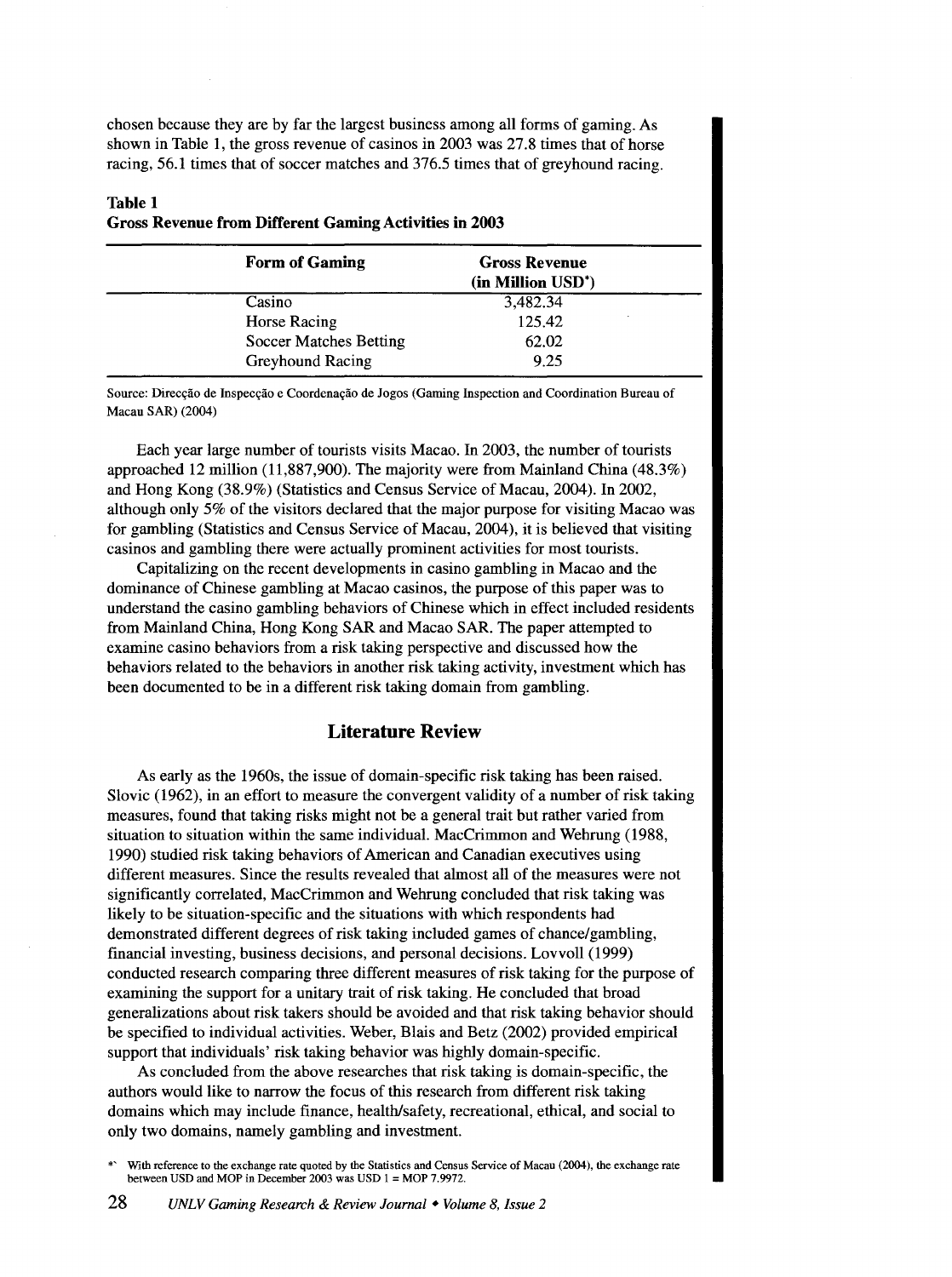*Chinese Casino Gambling Behaviors: Risk Taking in Casinos vs. Investments*  Weber, et al. (2002) discovered that gambling and investment were two different risk taking domains. In their process of developing a psychometric scale which was supposed to be used in assessing risk taking behavior in fi risk taking domains. In their process of developing a psychometric scale which was

# **Once again, factor analysis confirmed that gambling and financial investing were different risk taking domains.**

supposed to be used in assessing risk taking behavior in five content domains, they found that one of the domains, the financial decision, was split into two domains (financial gambling and investment) in the factor analysis. In other words, instead of a five-factor model, the results turned out to be a six-factor model. In order to strengthen the reliability and validity of this new scale, the authors repeated the six-factor model in a follow-up study. Before repeating, a few new items related to either financial investing and other financial decisions versus gambling were

added to the financial subscale for the purpose of investigating further the multidimensional nature of this subscale. Once again, factor analysis confirmed that gambling and financial investing were different risk taking domains.

The reason for the splitting between gambling and financial investment into two domains may be explained by Zaleskiewicz's (2001) stimulating-instrumental risk taking behavior. Zaleskiewicz hypothesized that gambling and investment domains were related to two distinct forms of risk preferences he discovered in his experiment. In this experiment, Zaleskiewicz (1999) found that both individual and situational variables posed influences on risk taking behavior. People perceived and reacted differently to various risky financial situations characterized by either excitatory or instrumental utility. In stimulating situations of high excitatory value like gambling, individuals were found to exhibit what he labeled stimulating risk taking (SRT) behavior while in instrumental economic situations like investing in the stock market or in one's own education; individuals were found to behave in what was labeled as instrumental risk taking (IRT) way. On the basis of the results of this experiment, Zaleskiewicz (2001) hypothesized the two distinct forms of risk preference in the following ways. A stimulating risk taker was a person motivated by his needs for sensation seeking and because of this, his risk taking behavior was more rapid, effortless and even automatic. As expected, calculations of consequences were not associated with this risk taking behavior. In addition, a stimulating risk taker unconsciously experienced the physiological arousal as pleasant and was driven to further this state. On the other hand, an instrumental risk taker was motivated by the sense of achievement rather than by the need for stimulation and hence his behavior was more rational, like relying more on cognitive cues, analyzing possible outcomes and controlling the environment. Moreover the experience of arousal associated with risky behavior was not considered important and might even be avoided rather than being intensified.

In order to validate SRT and IRT, correlations and linear regressions were carried out to determine the relationships between the two forms of risk and four personality scales which included the Paratelic Dominance Scale (PDS; Gotts, Kerr & Wangeman, 2000), the Dickman Impulsivity Inventory (DII; Dickman, 1990), the Rational-Experiential Inventory (REI; Epstein, Pacini, Denes-Raj & Heier, 1996), and the Sensation Seeking Scale (SSS V; Zuckerman, 1994a). Although results generally supported the hypothetical characteristics of SRT and IRT with SRT significantly related to arousal seeking and thrill and adventure seeking while IRT significantly related to future orientation and rational mode of information processing, unexpected results were also found. Both forms were associated with impulsivity and disinhibition which were assumed to explain mainly SRT behavior.

Furthermore, when the two forms of risk preference were regressed to the Risk-Behavior Scale developed by Weber, et al. (1999), SRT was found related in a significant and positive manner to general financial risk taking and gambling while at the same time related in a negative way to the investment domain. As for IRT, instead of only correlating with investment domain, it was found contributing significantly and positively to gambling domain as well. Investment risk taking was the only domain that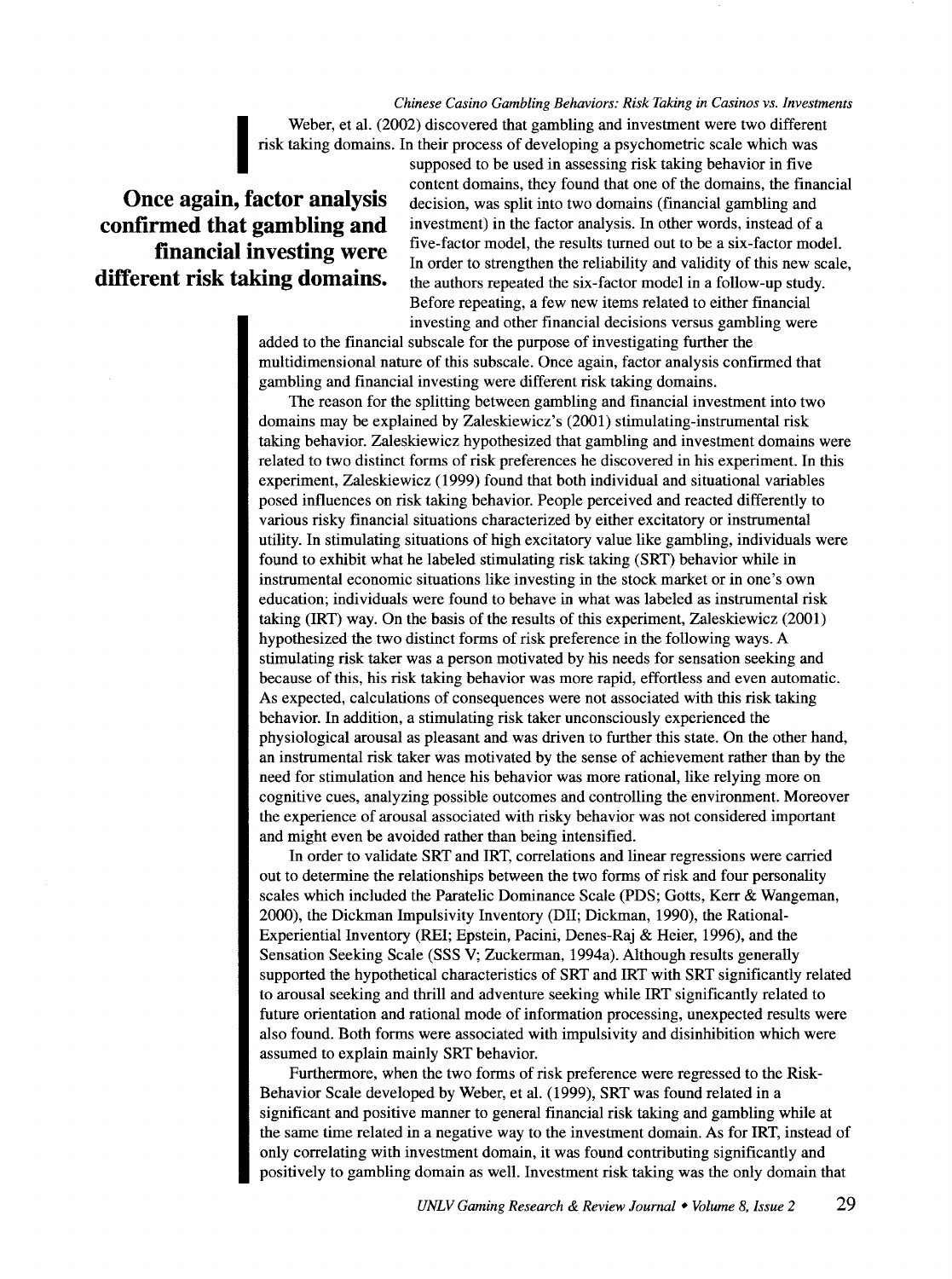distinguished strongly between SRT and IRT as those who scored high on stimulating risk taking tended not to engage in investment risk taking while those who scored high on instrumental risk taking were interested in investment risk taking. Although the results generally help to explain why investment and gambling appear as two different domains, the fact that gambling was found in both domains and impulsivity and disinhibition were related to both SRT and IRT suggest that it is hard to draw a definite line between gambling and investment domains.

Different decision theoretic models have long been established to illustrate the principles of optimal choice (e.g., Bernoulli, 1738; Von Neuman & Morgenstern, 1944). While well recognized for their applications in the domain of investment, they fail to explain gambling behavior. Von Neumann and Morgenstern admitted that the set of rationality axioms "eliminates the specific utility or disutility of gambling" (1953, p. 28, 629, 632). Other economists argue that a specific utility or disutility for gambling has to be excluded from expected utility because such a theory has an outcome-oriented attitudes restriction while a utility for gambling appears as a process utility, not a consequential utility (Harsanyi, 1993; Le Menestrel, 2001). Although representing different disciplines, the economic view is found parallel to that of Zaleskiewicz who suggested that investment was more related to the achievement of goals (consequential utility) while gambling was more related to immediate sensations and excitement, in other words, process utility.

Another economist, Handa (1971) showed the distinction in optimal portfolio composition between a risk-preferrer gambler and a business investor. He claimed that in general, lotteries, which were used to denote assets with high risk and low expected return, were required to exist in a portfolio as lotteries offered much higher risks than other assets with higher expected return. Because of this, "gambling, then, tends to stand out as an activity distinct from business investments in the degree of risk undertaken" (Handa, 1971, p. 357). Hence, the argument that investments and gambling should be treated as two different risk taking domains is once again supported in economic literature.

While acknowledging that gambling and investment belong to two different risk taking domains, one of the aims of this study is to ascertain whether Chinese casino gamblers exhibited different gambling and investment risk taking behaviors.

# **Research Methodology**

It is strongly believed that students cannot represent gamblers in terms of risk taking, especially in the area of gambling and investment. So rather than to invite students as subjects, the target respondents of this survey were casino gamblers who had ever placed their bets in casino gambling activities in Macao within the past three years. In addition, the respondents were limited to people from Mainland China, Hong Kong SAR and Macao SAR for the purpose of understanding the gambling and investment behavior in China.

An intercept survey was chosen rather than to invite gamblers to a casino lab because the absence of the possibility of a true loss in laboratory gambling does not allow the provision of the same kind of motivation and excitement found in a real casino. In a number of studies, gamblers are found risk-neutral **Casino.** when tested with laboratory-type lotteries (Goodman, Saltzman, Edwards, & Krantz, 1979). The influence of explicit goals, such

**An intercept survey was chosen rather than to invite gamblers to a casino lab because the absence of the possibility of a true loss in laboratory gambling does not allow the provision of the same kind of motivation and excitement found in a real** 

I

as chasing after losses, on gambling behavior cannot be identified in laboratory gambling (Anderson & Brown, 1984). Finally, in laboratory gambling, it is difficult to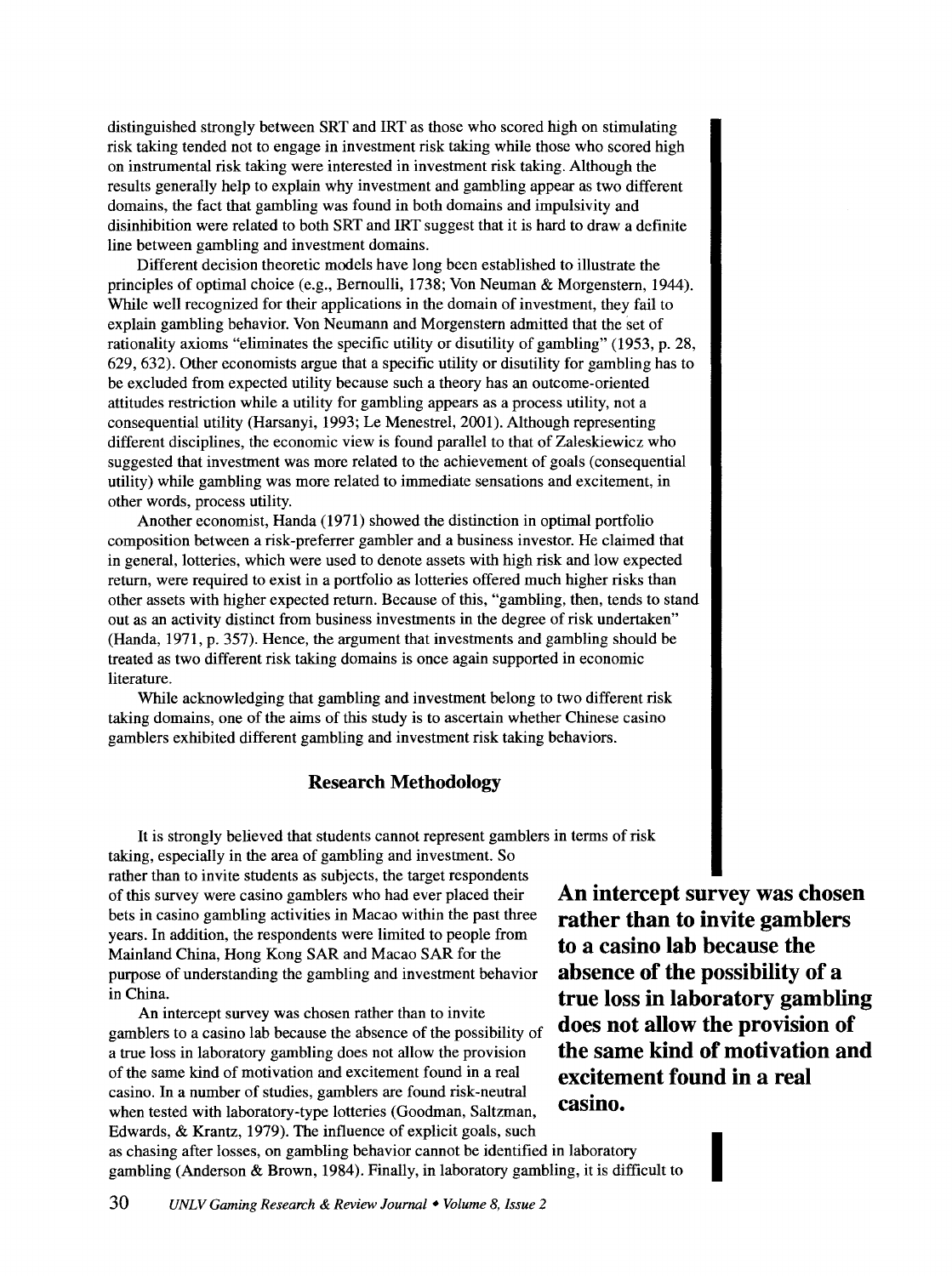*Chinese Casino Gambling Behaviors: Risk Taking in Casinos vs. Investments*  observe behaviors such as "gambler's fallacy" which is used to describe a gambler who believes that the more frequently and heavily he has just lost, the more likely he would win on the next bet (Lovvoll, 1999).

The questionnaire was divided into two major parts. The first part contained questions about respondents' involvement in gambling. Questions such as the number of times of gambling at Macao casinos in the past three years, the average amount bet per casino visit, and the average number of hours spent per casino visit were asked. Included in the first part were also some socio-economic data such as age, monthly personal income, occupation, etc. With the data collected in this part, a respondent's risk taking behavior in the domain of gambling was assessed by his bet-to-income ratio which is believed to provide a more accurate picture of the risk taking behavior than just the average amount bet per trip.

The second part of the questionnaire was about risk taking in the domain of investment. Since it is a complicated task to determine the degree of risk taken by respondents from the respondents' actual personal investment behaviors, their risk taking propensities were measured instead. This part of the questionnaire focused on collecting information on respondents' risk taking propensity by asking how they responded to some standardized investment decision making situations. The questionnaire developed by MacCrimmon and Wehrung (1988) to measure one's own willingness to take risks was adopted in this study. In the original questionnaire, three questions were asked: debt ratio, personal investment gamble and risk-return rankings. Debt ratio served as the first indicator of respondents' willingness to take personal investment risks. It should be noticed that the debts had to come from personal investment rather than from gambling. As shown in Table 2, respondents with 50% of total assets held as debt were treated as risk neutral investors. Any value above 50% and below 50% would be considered as risk taking and risk averse behaviors, respectively. However, given the consideration that the availabilities of credit products in Mainland China, Hong Kong and Macao were all different, the results obtained from this question were likely to reflect the pace of development of loan facilities rather than the risk taking behaviors of respondents. Because of this, the debt ratio was not included in this study. As for the personal investment gamble, it asked respondents to determine how large the possible gain<sup>2</sup> from an investment had to be for them to risk one-half their current wealth in a new venture having a 50-50 chance of succeeding. If respondents indicated 1.5 times net wealth<sup>3</sup>, they were considered as risk neutral investors. Above and below this benchmark were regarded as risk averse and risk taking, respectively. Risk-return rankings required respondents to rank nine alternative ventures for investing 10% of their personal net wealth. Each alternative, different in terms of expected rate of return and rate of variation in returns, was carefully designed to indicate how respondents perceived risks and how he traded between expected return and variation. Compared with risk taking respondents, risk averse respondents were expected to require a higher return to compensate for a given level of risk. In the order of the most preferred (Rank 1) to the least preferred alternative (Rank 9), a preference rank of 3.54 for the alternative with the highest variation in returns indicated risk neutral propensity. Responses indicating a position lower than 3.5 (Rank 5-9) denoted risk averse preference while a position above 3.5 (Rank 1-2) denoted risk taking preference.

<sup>2.</sup> Measured in terms of times of net wealth.

<sup>3.</sup> When a respondent indicated 1.5 times net wealth as the possible gain for him to risk one-half his current wealth in a venture having a 50-50 chance of succeeding, the expected value of the gamble is the same as his original net wealth [i.e. 0.5 (half of net wealth)+ 0.5 (one and one-half times net wealth)]. Hence 1.5 times net wealth was regarded as an indication of risk neutral behavior.

<sup>4.</sup> Since a risk-neutral person would choose investments on the basis of expected return, among all the nine ventures, the venture with a higher expected return would be ranked more favorably than a venture with a lower expected return. In this order of preference, the venture with the highest variation in returns was ranked either the  $3<sup>rd</sup>$  or the  $4<sup>th</sup>$  position (two ventures had the same rate of return but different variations in returns) and 3.5 thus became the standard level of risk taking for a risk neutral investor. Any positions above 3.5 (Rank 1-2) and any positions below 3.5 (Rank 5-9) would be regarded as risk taking and risk averse behaviors respectively.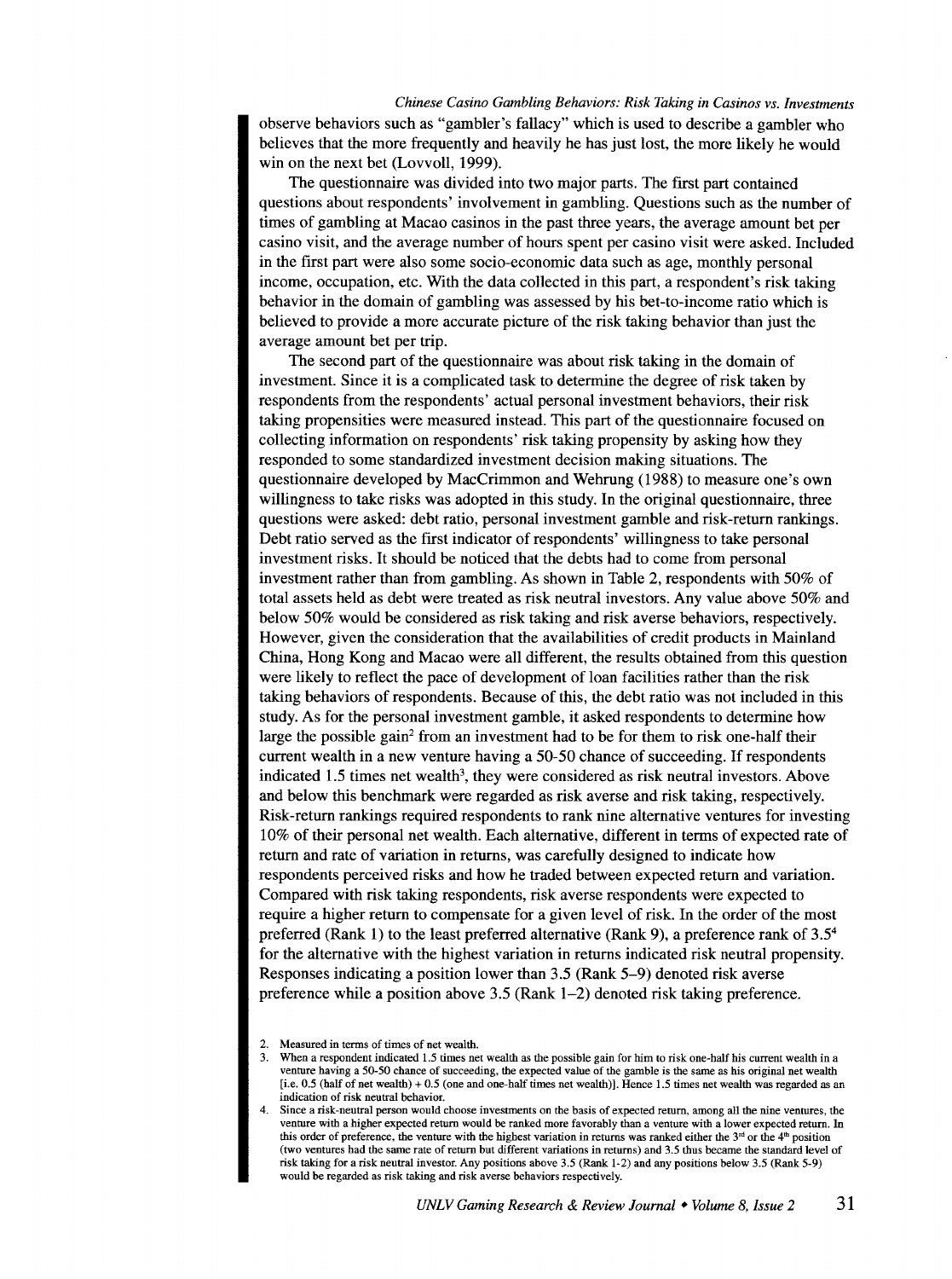| Table 2 |                                                                            |
|---------|----------------------------------------------------------------------------|
|         | Risk Taking Propensities Classification System in the Domain of Investment |

|                     | <b>Debt Ratio</b>                  | Personal<br>Investment<br>Gamble    | Risk-return<br><b>Rankings</b>                      |
|---------------------|------------------------------------|-------------------------------------|-----------------------------------------------------|
| Measurement         | % of total assets<br>held as debts | Times of net wealth Position of the | venture with the<br>highest variation in<br>returns |
| <b>Risk Neutral</b> | 50%                                | 1.5                                 | 3.5                                                 |
| <b>Risk Taking</b>  | $> 50\%$                           | < 1.5                               | Higher than 3.5<br>(Rank 1-2)                       |
| <b>Risk Averse</b>  | $< 50\%$                           | >1.5                                | Lower than 3.5<br>(Rank 5-9)                        |

(MacCrimmon & Wehrung, 1988)

An examination of the data set found that there were only a few respondents who met the criteria of risk neutral propensity described above. Because of this, further adjustments were made to the original measurement. Respondents who indicated 1.5 times return in their personal investment gamble were treated as if they required less than 1.5 times return. In a similar way, respondents who ranked the alternative with the highest variation in returns as 3.5 were treated as if they ranked it as less than 3.5. In this way the final classification system was developed for this study. As shown in Table 3, depending on the answers given to the above two questions, respondents were classified as risk averters, risk neutrals or risk takers. Respondents who were risk averse in both dimensions (> 1.5 times net wealth in Personal Investment Gamble and positions below 3.5 in Risk-return Rankings) were categorized as risk averters. On the other hand, respondents who were risk taking in both dimensions  $(\leq 1.5$  times net wealth in Personal Investment Gamble and positions above or equal to 3.5 in Risk-return Rankings) were regarded as risk takers. Those who were risk taking in one dimension and risk averse in another dimension were treated as risk neutral investors. For instance, respondents who were found taking risks in Personal Investment Gamble while avoiding risks in Riskreturn Rankings were classified as risk neutral investors. However it has to be reminded that since gambling and investing are de facto risk taking behaviors, the terms risk averse, risk neutral and risk taking were only labels representing three classes of risk taking groups in this study. Risk averters were in effect used to refer to those who took relatively lower risk than the other risk taking groups.

#### **Table3**

## **Modified Risk Taking Propensities Classification System in the Domain of Investment**

|                    | <b>Risk-return Rankings</b> |                       |  |
|--------------------|-----------------------------|-----------------------|--|
| <b>Personal</b>    | <b>Position Below 3.5</b>   | <b>Position Above</b> |  |
| Investment         | (Riske Averse)              | or Equal to 3.5       |  |
| <b>Gamble</b>      |                             | (Risk Taking)         |  |
| $>1.5$ times       | (Risk Averse)               | <b>Risk Neutral</b>   |  |
| (Risk Averse)      |                             |                       |  |
| $\leq$ 1.5 times   | <b>Risk Neutral</b>         | <b>Risk Taking</b>    |  |
| <b>Risk Taking</b> |                             |                       |  |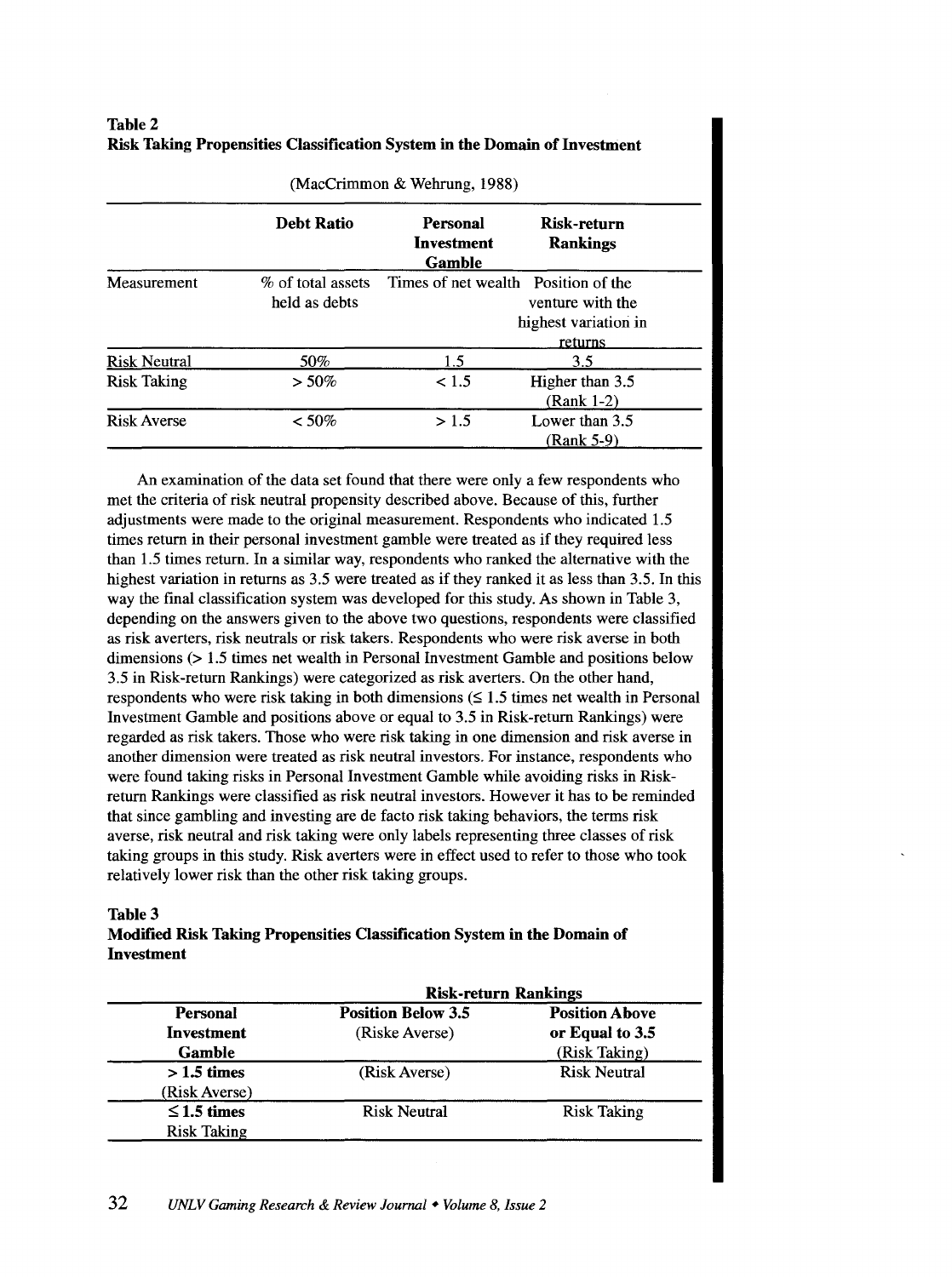*Chinese Casino Gambling Behaviors: Risk Taking in Casinos vs. Investments*  This part of the questionnaire was translated into Chinese. Back translation into English was also performed to ensure semantic integrity. A pilot test of the instrument took place in mid November 2003. Since the test revealed no major misunderstandings of the questions, the actual survey was carried out between November and December 2003. A group of 40 trained interviewers were sent to casino and tourism areas to look for eligible respondents.

#### Results

#### Sample Profile

A total of 302 questionnaires were completed. The majority of respondents came from Mainland China ( 46%) and Macao (39 .1% ). Hong Kong respondents accounted for only 14.9% of the sample. Although Macao was over-represented while Hong Kong was under-represented in this sample, both independent t-tests and chi-square tests revealed that Macao and Hong Kong respondents were in fact similar in terms of gambling involvement and risk taking propensity in the domain of investment. For variables like "bet-to-income ratio", "number of hours spent gambling", and "times of net wealth required as the possible gain", significant differences between Macao and Hong Kong were not found. As for variables like "whether respondents plan of how much to spend on gambling", "whether respondents gamble close to budget", and "the ranking of the venture with the highest variation in returns", no significant associations were found between each of them and "the place of residence (Macao and Hong Kong)". Hence, it is believed that this flaw did not cause any serious problem of sample bias. As expected, males made up the largest portion of the sample (67.25). Age ranged between 18 and 64 with the majority of the sample aged between  $18$  and  $34$  ( $62.1\%$ ). About equal percentages of respondents reported working as service workers (17.9%) and managers I administrators (17.5% ). Equal percentages were also found in professionals (14.9%) and clerks (14.6%). There were 1.3% of respondents who claimed gambling as their occupation. When it comes to the monthly personal income, 46.4% earned less than MOP 4,999, 24.5% of the sample earned between MOP 5,000- 9,999, 11.9% earned between MOP 10,000- 14,999 and the rest 17.2% earned more than MOP 15,000.

#### Risk Taking Propensities in the Investment Domain

After recoding the responses in each of the two dimensions (personal investment gamble and risk-return rankings) into either risk averse or risk taking investor, a cross tabulation was carried out to check the association in risk taking propensities between these two ordinal dimensions. Results showed a gamma statistic of 0.46 which signified a moderate positive relationship between personal investment gamble and risk-return rankings ( $p$ < .05).

Using both dimensions together and in accordance with the risk taking classification system developed for this study, respondents were categorized into risk averters, risk neutrals or risk takers. As shown in Table 4, a majority of the respondents were classified as risk averters (64.1%) while only 4% were classified as risk takers. Risk neutral group accounted for around 32% of the sample.

| <b>Table 4</b>                                                                |  |
|-------------------------------------------------------------------------------|--|
| <b>Frequency and Gambling Involvement of the Three Investment Risk Groups</b> |  |

| Investment          | <b>Frequency</b> | Percentage | <b>Average</b>                            | Average      | Average                |
|---------------------|------------------|------------|-------------------------------------------|--------------|------------------------|
| <b>Risk Group</b>   |                  |            | <b>Bet-to-</b><br>income Ratio Per Person | No. of Visit | No. of<br><b>Hours</b> |
|                     |                  |            |                                           | Per Year     |                        |
| <b>Risk Averse</b>  | 191              | 64.10      | 0.50                                      | 10.07        | 2.63                   |
| <b>Risk Neutral</b> | 95               | 31.88      | 1.07                                      | 17.25        | 2.91                   |
| <b>Risk Taking</b>  | 12               | 4.02       | 1.48                                      | 44.42        | 2.63                   |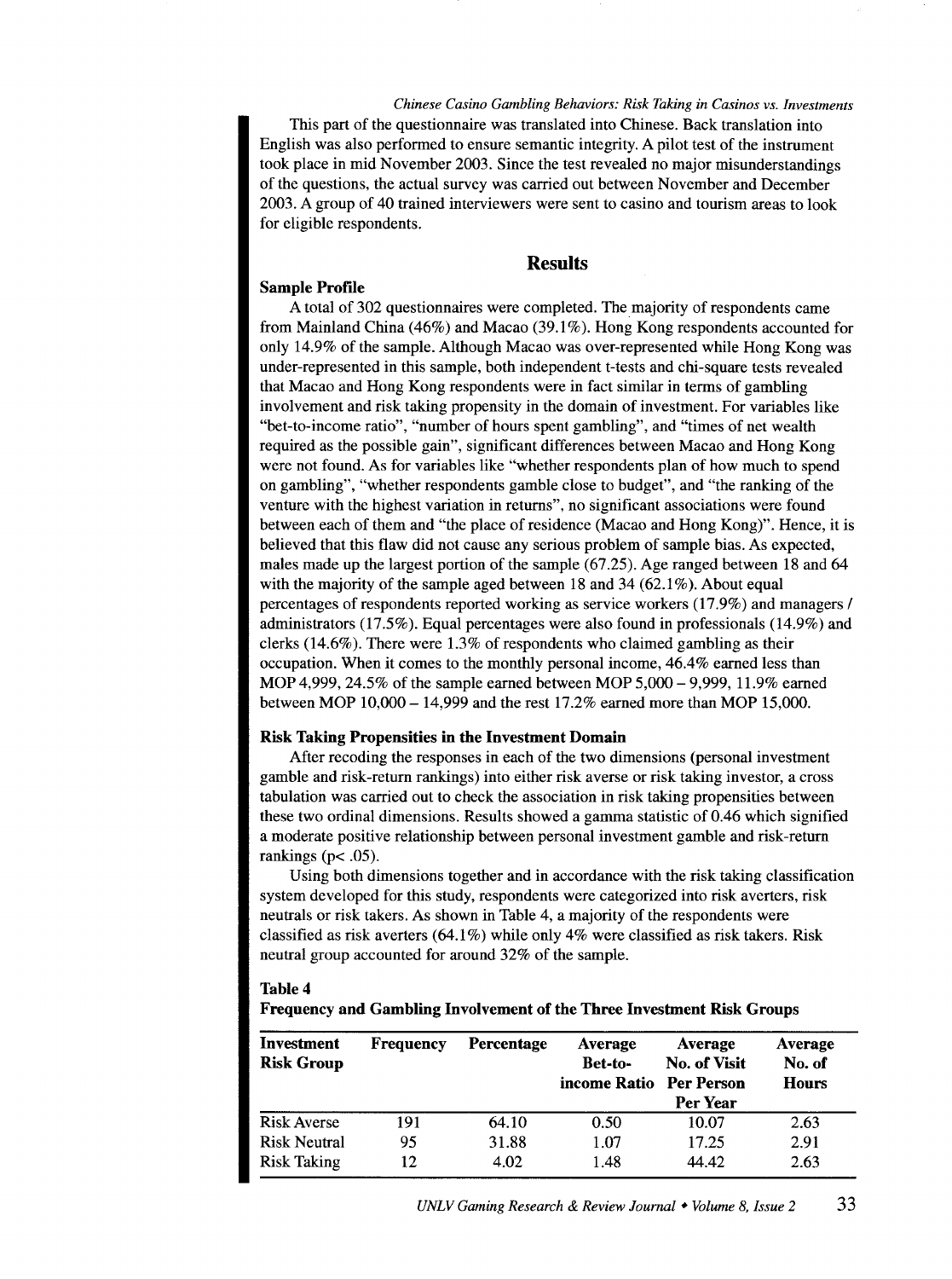#### **Risk Taking Behavior in the Gambling Domain**

An overwhelming majority (87.7%) indicated that they did not have any plan of how much to spend on gambling per casino visit. As for those who had budgeted their spending, most of them (71%) spent close to their budgets.

The mean amount bet per casino visit was USD 1,011.32 while the median amount bet per casino visit was USD 125.04. As discussed above, bet-to-income ratio was used to assess risk taking behavior in the domain of gambling. Statistical analysis showed that the average bet-to-income ratio for the whole sample was 0.72 meaning that on average a respondent did spend as high as 72% of his income on betting per casino trip. As indicated in Table 4, when the average bet-to-income ratio was calculated for each of the investment risk groups, it was found that the results were in line with the risk taking propensities of the three investment groups. A Kruskal-Wallis Test was carried out and found that the differences in average bet-to-income ratio among the three investment risk groups were significant at .05 alpha level. On average, risk averters spent the least of their income betting at casinos (0.50). It should be noticed that although they spent the least among all three groups, they did spent half of their monthly income on gambling. Risk takers spent the most as can be seen that they spent even more than his monthly personal income on casino gambling (1.48). Risk neutral investors spent about one whole monthly income on gambling (1.07).

In terms of the average number of visit per person per year, once again the findings matched with the risk taking propensities of the three investment groups. Risk takers had the highest frequency of casino visit per year. They gambled at Macao casinos about 44 times a year. The risk neutral group gambled at Macao casinos about 17 times per year. Risk averters visited the least, they only gambled at Macao casinos about 10 times per year. When the frequency of visits per person per year was studied together with the betto-income ratios of the three groups, it seems that the degree of risk taken by the gamblers was generally high. In view of more than twelve times of visit per year and the spending of one or more than one month of income on gambling per visit, for sure both risk taking and risk neutral groups were involving themselves in very high risk. As for the risk averters, although the degree of risk involved was not as high as the other two groups, their risk level was not too low as well as they were also spending five months of income on gambling per year.

When it comes to the average numbers of hour played at casinos per visit, the findings were comparable among the three groups. Except the risk neutral group which spent an average of about 3 hours per visit gambling, risk takers and risk averters spent an average of 2.6 hours on casino gambling.

#### **Relationship between Risk Taking in Gambling and Risk Taking in Investment**

A correlation analysis was carried out between the natural log of the product of personal investment gamble and risk-return rankings and the natural log of bet-toincome ratio. The product of personal investment gamble and risk-return rankings was used in the analysis as the product could better reflect the degree of risk taking propensities of respondents. Results indicated a significant relationship  $(r=.22, p<.001)$ meaning that there was a tendency for those who required a higher return to risk onehalf their current net wealth in a new venture and a high ranking for the alternative with the highest variation in returns, i.e. risk averse behavior, to spend a smaller percentage of their monthly personal income to bet at casinos. To conclude, a positive relationship was found between the risk taking behavior in casino gambling and the risk taking propensity in investment.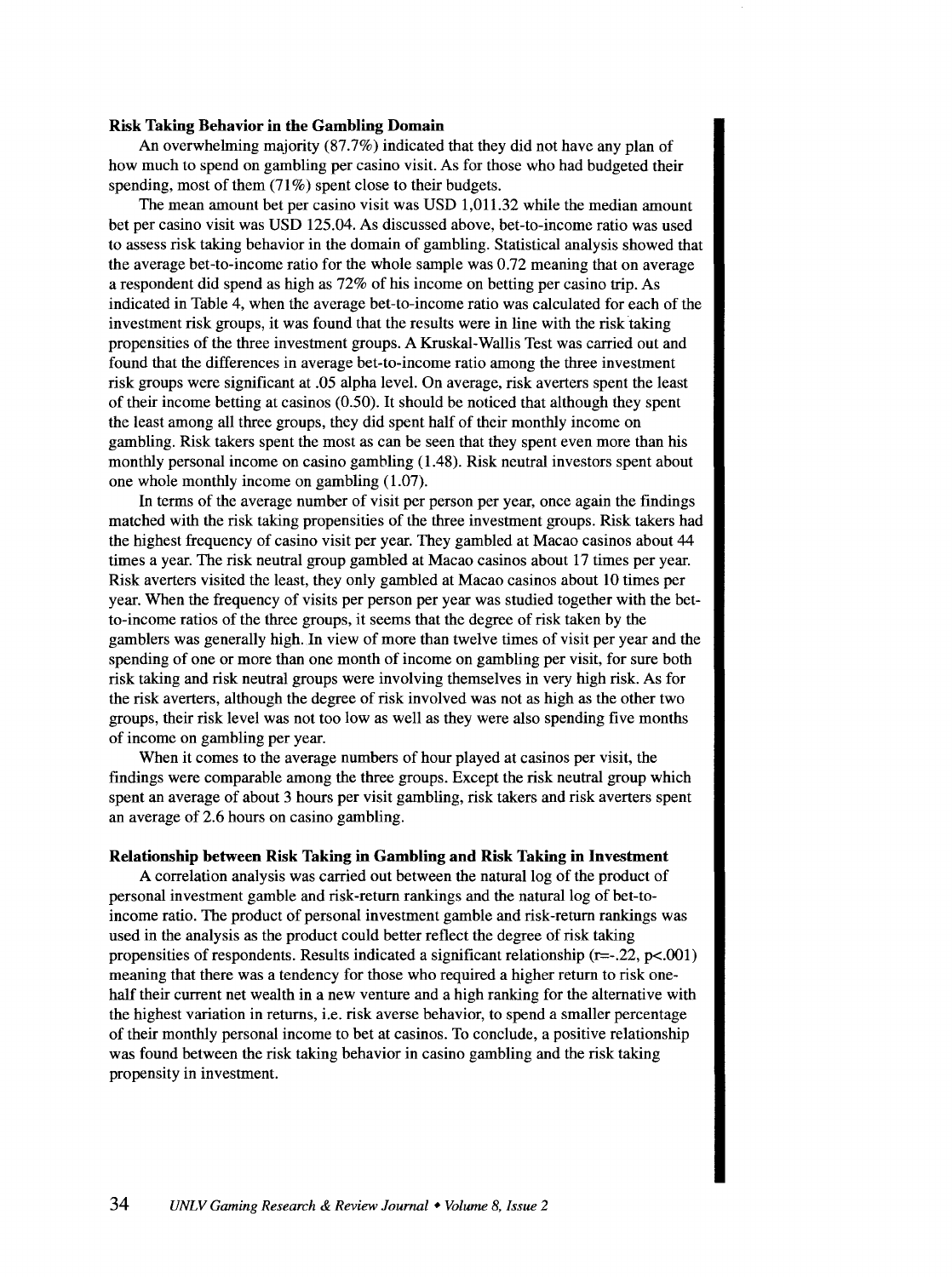### **Discussion**

Although it is not possible to conclude whether gambling and investment in China belongs to two different risk taking domains in this study, Pearson correlation test confrrms that risk taking behavior in gambling and risk taking propensities in investment are significantly related in a positive fashion in China.

An examination at the gambling and investment behaviors in China finds that gamblers and investors are basically consistent in their risk taking propensities. Chen, Li and Du (2002) studied individual investors in China stock markets and found that although the annual incomes of investors were commonly not high (with 55.63% of investors earning an annual income of less than RMB  $20,000^{\circ}$ , the proportions of their annual incomes spent on stock markets were relatively high. The lever index (the average amount invested / the average annual income) reached as high as 23.46. In addition, the amount invested in stocks accounted for an average of 50% of the total assets of the household. Hence, up to now, it should be clear why risk taking in gambling and risk taking in investment are found related. Interesting is that given the high investment to income and assets ratios, about 45.9% of the respondents believed that their abilities to bear risk was very weak and another 42.9% of the respondents believed that their risk bearing ability was only moderate. With these findings, no wonder many analysts in China regard the general public's investment in the stock market as a legalized form of gambling (Access Asia Limited, 2002).

Instant rewards or quick rewards may help explain why Chinese engage in risky activities (gambling and investment) even though they believe that their abilities to bear these risks are not high. In casino gambling, a player is rewarded instantly provided that he wins in the game. In terms of lottery, among all the different forms available in China, the one that allows buyers to know results instantly experiences the fastest growth in China (Access Asia Limited, 2002). On the investment side, 78.6% of respondents indicated that they were eager to make short term profits by buying and selling shares, and the frequency of their trading was high. Besides, 61.4% of the sample had ever purchased ST<sup>6</sup> or PT<sup>7</sup> shares because these shares provide chances for speculation (Chen, Li, & Du, 2002). In fact, given the high frequency of trading and the speculative moves of the risk takers, it seems more appropriate to label them as speculators rather than as investors. Nevertheless, all the above demonstrate that instant rewards or quick rewards are important to those who participate in gambling and

# **Gamblers and investors are basically consistent in their risk taking propensities.**

speculation in China. In other words, instant or quick rewards provide a reason for the Chinese to take risks in gambling and investment.

When trying to understand why Chinese are prone to involve themselves in risky activities that provide instant or quick rewards, one may find an answer by applying Zaleskiewicz's instrumental risk taking to the situation. People participate in

gambling and speculation because they believe that these are instrumental to the realization of some profits to improve their living in the shortest possible time. While this element of IRT is found applicable to explain the risky behaviors, other features of IRT seem not applying to the Chinese gamblers and speculators. According to IRT, risk takers analyze the magnitude of possible outcomes to make rational decisions and they avoid engaging in activities that depend mainly on chance. However, none of these characteristics are found among the Chinese gamblers and speculators. But instead of

<sup>5.</sup> About USD 2,400 to 2,500.

<sup>6.</sup> According to China Securities Regulatory Commission, Special Treaunent ("ST') share is used to indicate that the share issuer (company) has been undergoing loss for two consecutive years, or the asset value per share is less than its face value.

<sup>7.</sup> According to China Securities Regulatory Commission, Particular Transfer ("PT') share is used to indicate that the share issuer (company) has been undergoing loss for three consecutive years, and may be removed from listing on the respective Stock Exchange.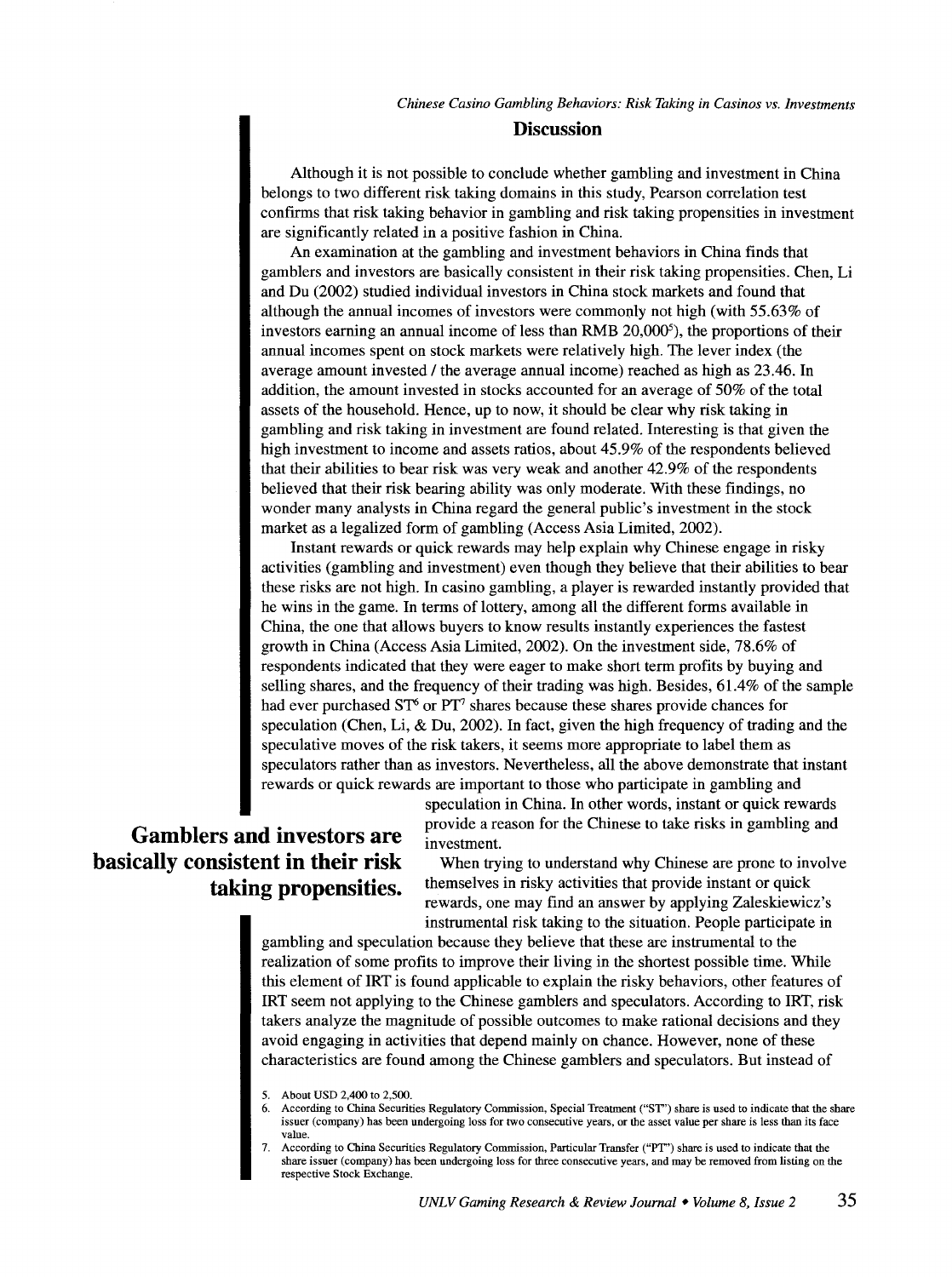saying that the casino gamblers and speculators never care analyzing outcomes and making rational decisions, it would be better to say that they overestimate their chance of success. While many of them do not understand that casinos enjoy certain house advantages and that the expected value of gambling is usually negative on the part of players, many believe that they are able to win some money from gambling activities. One should notice that this misunderstanding is not unique among Chinese gamblers. Regular gamblers in other countries are commonly found to misinterpret the odds of gambling activities, to believe that skill is important in purely chance-determined activities, and to overestimate their subjective chances of success (Delfabbro, 2004). Illusions of control (Ladouceur, et al., 1988; Langer, 1975; Langer & Roth, 1975), availability heuristic (Tversky & Kahneman, 1973), gambler's fallacy and biased attribution (Gilovich, 1983) have all been found to contribute to over-estimations and over-confidence in gambling decisions. Imagine, gamblers in countries where gambling has been allowed for years are found to have such misconceptions, there should be no surprise to find that gamblers in Mainland China where gambling has been banned for years hold misconceptions about casino gambling.

The cognition problem also happened in the stock market fourteen years ago when many people crowded outside Shenzhen Stock Exchange on its very first day of operation. These investors drew together funds from different sources hoping to get a chance to buy some shares as they believed that they would be able to get rich once they were able to participate in the stock market. Even after many years, Chen, et al. found that when making investment decisions, investors still seldom cared about the news of listed companies. Rather they believed that by relying on informal means like newspapers, friends and relatives, they would have adequate investment knowledge. But the fact is that when these investors were asked about the knowledge of new financial products, the majority of them appeared to have little knowledge only. When examining how the behaviors changed over the entire history of the Shenzhen and Shanghai Stock Exchanges, Li (2003) concluded that by the late 1990s, the Shenzhen Stock Exchange had only marginally reached the condition for weak-form efficiency. However, the same did not apply to Shanghai Stock Exchange.

On the other side of the coin, one may also use Zaleskiewicz's stimulating risk taking to explain the quest for instant rewards. First of all, the instant nature of the rewards provided by gambling and investment helps to satisfy the strong need for immediate sensations and excitement. Second, while putting high proportions of their incomes onto gambling and investment, it seems that risk and probability of success are not taken into serious consideration by gamblers and speculators. In other words, the calculation of the magnitude of consequences is not found associating with gamblers and speculators. Lastly, their rather rapid and effortless behaviors match those described as a stimulating risk taker by Zaleskiewicz.

While this research confirms the positive relationship between the risk taking behavior in gambling and the risk taking propensities in investment, it requires further investigations as to whether people in China participate in the two for achieving some instrumental reasons or for satisfying some stimulating motives.

# **Limitations**

In order to appear socially desirable in front of interviewers, it is possible that respondents deliberately reported a higher or a lower extent of gambling involvement and a higher or lower level of income. Although observation could be a way to reduce bias on gambling involvement, feasibility and efficiency would mean that self-report was the best possible way in this research. Lastly, since this research involved tourists as the respondents, the length of the questionnaire had to be cut short in order not to disturb their tight schedules in Macao. Otherwise, more questions especially those related to risk taking propensities in investment would have been asked.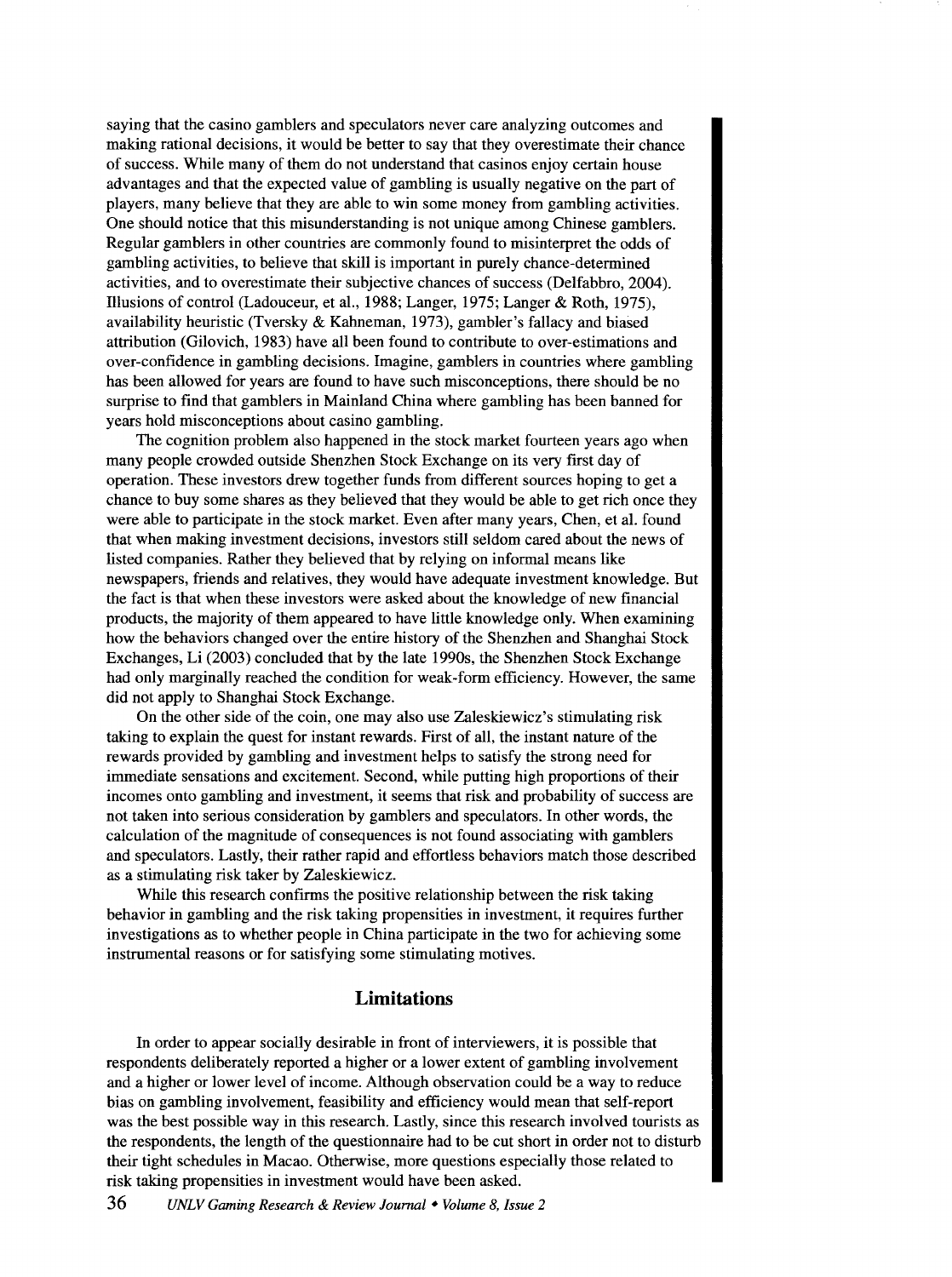*Chinese Casino Gambling Behaviors: Risk Taking in Casinos vs. Investments* 

#### **References**

- Access Asia Limited. (2002). *Lotteries and gambling in China: A market analysis.*  Shanghai, China: China Contact.
- Anderson, G., & Brown, R.I. (1984). Real and laboratory gambling, sensation seeking and arousal. *British Journal of Psychology, 75,* 401-410.
- Bernoulli, D. (1738). Specimen theoriae novae de mensura sortis. *Commentarii Academiae Scientiarium Imperalis Petropolitanae, 5,* 175-192. Translated in 1967 as: *Exposition of a new theory on the measurement of risk.* Farnsborough Hants, England: Gregg Press.
- Chan, P. K., & Chan, P.C. (2001). *Gaming industry and its opportunities for development.* Macao: Keng Vai.
- Chen, B., Li, S.M., & Du, Y. C. (2002). Individual investors in China's stock markets. (Abstract). Report prepared for Shenzhen Stock Exchange Composite Research Center. Retrieved March 24, 2004, from http://economy.big5.enorth.com.cn/ system/ 2002/04/15/000312367.shtml.
- Delfabbro, P. (2004). The stubborn logic of regular gamblers: Obstacles and dilemmas in cognitive gambling research. *Journal of Gambling Studies, 20(1),* 1-21.
- Dickerman, S. **J.** (1990). Functional and dysfunctional impulsivity: Personality and cognitive correlates. *Journal of Personality and Social Psychology, 58,* 95-102.
- Direcção de InspecÁ,,o e CoordenaÁ,,o de Jogos (Gaming Inspection and Coordination Bureau of Macau SAR) (2004). Gross revenue from different gaming activities in 1994-2003. Retrieved July 16, 2004, from http://www.dicj.gov.mo/EN/Jogos/stat.htm
- Epstein, S., Pacini, R., Denes-Raj, V., & Heier, **H.** (1996). Individual differences in intuitive-experiential and analytical-rational thinking styles. *Journal of Personality and Social Psychology, 71,* 390-505.
- Gilovich, T. (1983). Biased evaluation and persistence in gambling. *Journal of Personality and Social Psychology, 44,* 1110-1126.
- Goodman, B., Saltzman, M., Edwards, W., & Krantz, D. **H.** (1979). Prediction of bids for two-outcome gambles in a casino setting. *Organizational Behavior and Human Peiformance, 24,* 382-299.
- Gotts, G. H., Kerr, J. **H.,** & Wangeman, J. F. (2000). Towards an international scale of telic-paratelic dominance. *Personality and Individual Differences, 28,* 217-227.
- Handa, J. C. (1971). A theory of risk preference in gambling. The *Journal of Political Economy,* 79(5), 1073-1083.
- Harsanyi, J. C. (1993). Normative validity and meaning of von Neumann-Morgenstern Utilities. InK. Binmore, A. Kinnan, & P. Tani (Eds.). *Frontiers of game theory* (pp. 307-320). Cambridge & London: MIT Press.
- Ladouceur, R., Gaboury, A., Dumont, D., & Rochette, P. (1988). Gambling relationship between the frequency of wins and irrational thinking. *Journal of Psychology, 122,*  409-414.
- Langer, E. J. (1975). The illusion of control. *Journal of Personality and Social Psychology, 32,* 311-328.
- Langer, E. J., & Roth, **J.** (1975). Heads you win, tails it's chance: The illusion of control as a function of the sequence of outcomes in a purely chance task. *Journal of Personality and Social Psychology, 32,* 951-955.
- Le Menestrel, M. (2001). A process approach to the utility for gambling. *Theory and Decision, 50,* 249-262.
- Li, X. M. (2003). China: Further evidence on the evolution of stock markets in transition economies. *Scottish Journal of Political Economy, 50(3),* 341-358.
- Lovvoll, D. R. (1999). *The risk taking personality: Comparing three measures used to evaluate different types of risk takers.* Doctoral dissertation, Rice University, Houston, Texas. University Microfilms International (UMI No. 9928556).